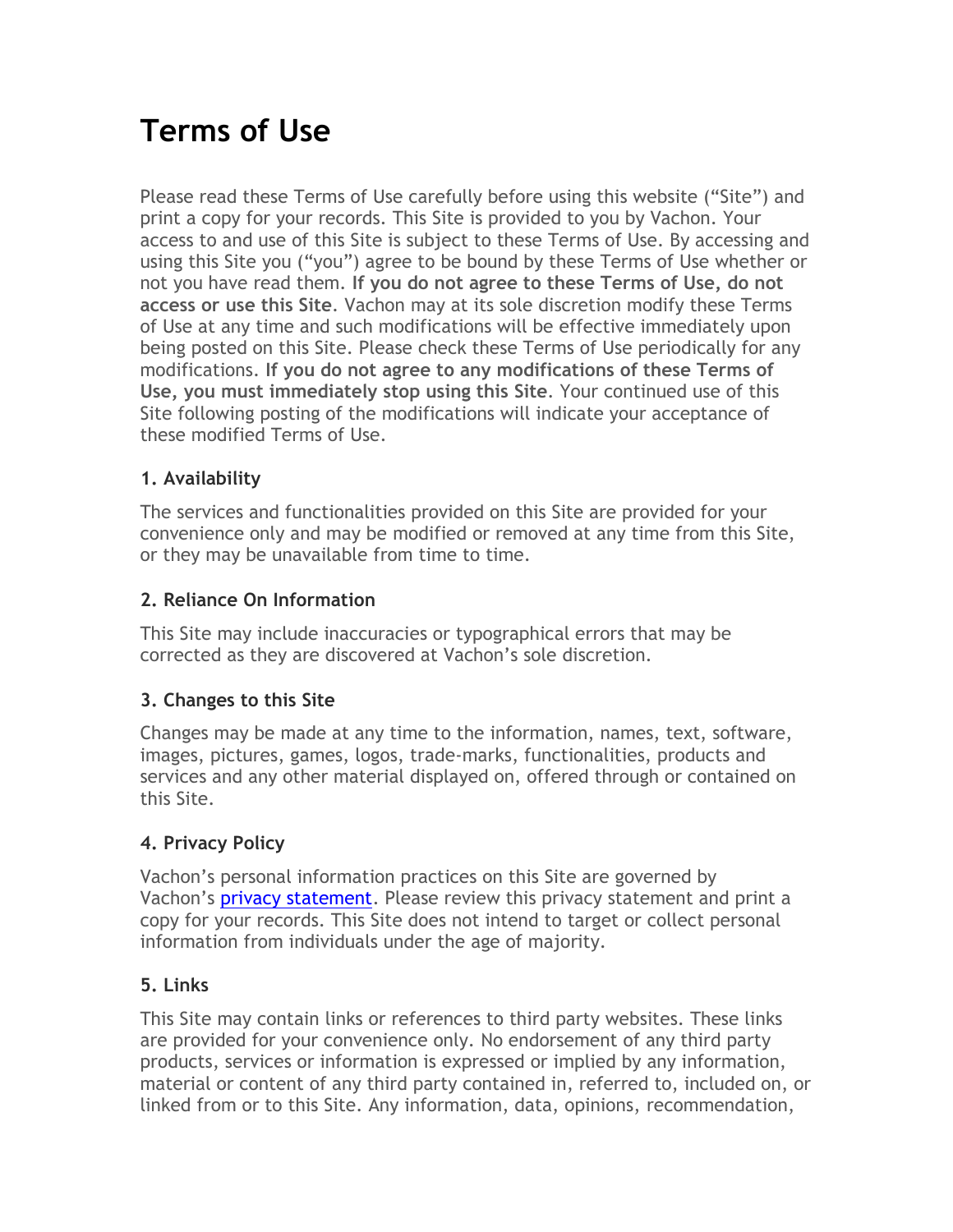products or services provided by such third parties through links to other websites or otherwise made available through their websites are solely those of such third parties and not of Vachon or its affiliates. Your use of such third party websites is subject to the terms and conditions of use and the privacy policies of such websites.

You may not create a link to this Site without the prior written consent of Vachon.

## **6. Your Obligations**

- Your use of this Site will be in compliance with all applicable laws and regulations. You will not: (i) use this Site to post, disseminate or transmit unauthorized advertising, promotional materials, chain letters, junk mail or any other type of unsolicited mass email; (ii) omit, delete, forge or misrepresent transmission information, including without limitation headers, return mailing and Internet protocol addresses, or otherwise manipulate identifiers to disguise the origin of any content; (iii) impersonate any individual or entity, or falsely state or otherwise misrepresent an affiliation with any individual or entity; (iv) engage in any activities intended to withhold or cloak identity or contact information; (v) send harassing and/or threatening messages to others; (vi) transmit any viruses or other disabling mechanisms; (vii) use this Site for any illegal purpose, in violation of any applicable laws or regulations; (viii) engage in any Internet activities that would violate the privacy rights of others; (ix) attempt to penetrate security measures of this Site or obtain or bypass others' passwords; or (x) engage in denial of service attacks, or take actions designed to impair network access by flooding this Site or the Internet with useless traffic.
- You agree that you are responsible for your own communications and that you will not post, disseminate or transmit any content on or through this Site that: (i) is unlawful, harassing, defamatory, abusive, threatening, obscene, harmful, tortuous, libelous, or invasive of another's privacy; (ii) infringes or violates any party's copyright, trademark, trade secret, patent or other proprietary rights; (iii) you do not have the right to disseminate or transmit under law, or contractual or fiduciary relationships; or (iv) contains personally identifiable information not belonging to you, including without limitation any personal information belonging to minors;
- You acknowledge and agree that you are solely responsible for your account and the security of your password relating to such account and that you will not disclose it to any third parties. In addition, you will promptly advise Vachon of any unauthorized use of your password.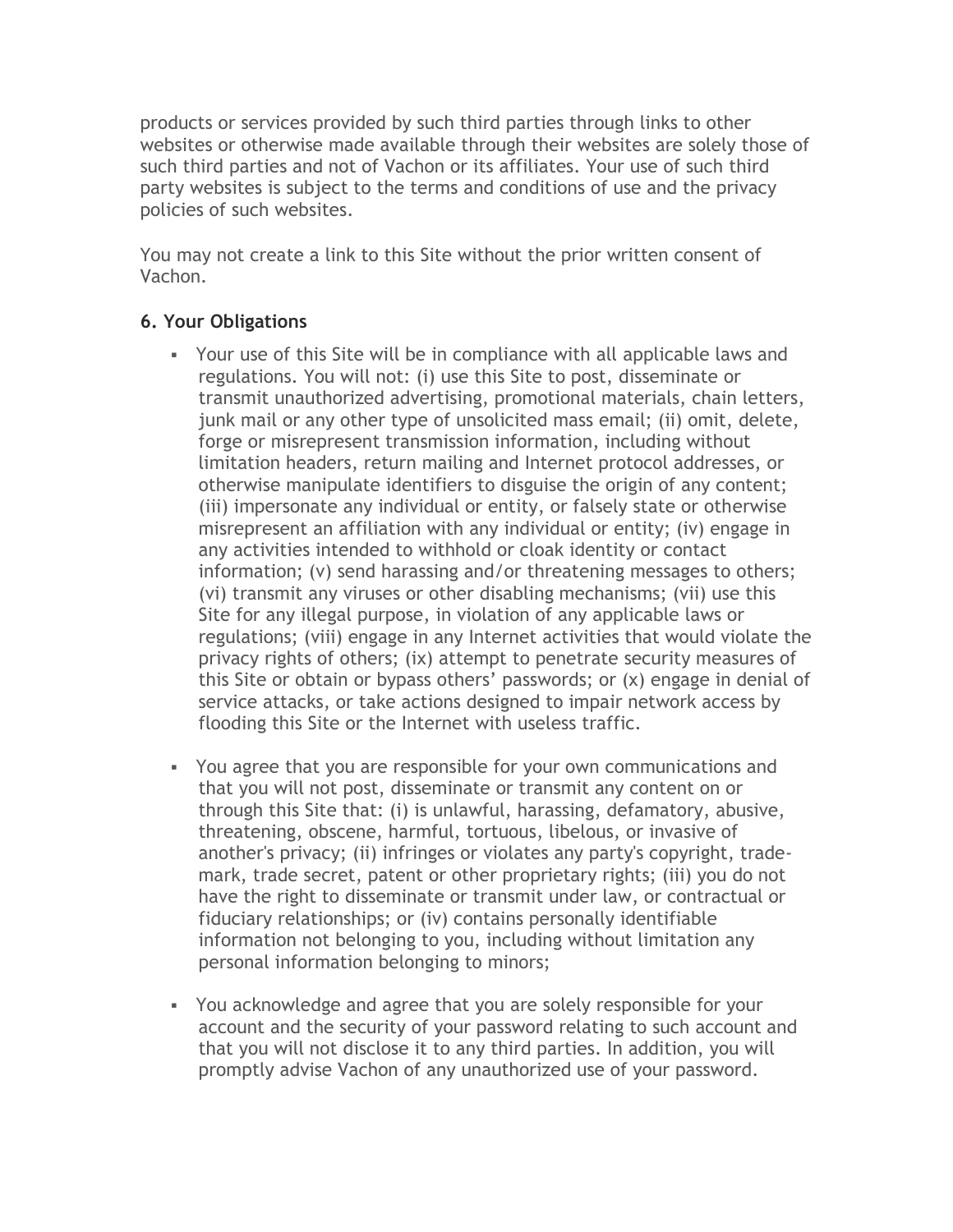▪ Vachon makes no representation or warranties that materials in this Site are appropriate or available for use outside of Canada. If you are accessing this Site from outside of Canada, you are doing so on your own initiative and are responsible for compliance with applicable laws, if and to the extent applicable. The products referred to on this Site may not be available outside of Canada.

# **7. Your Materials**

Messages submitted to this Site by electronic mail or otherwise, including without limitation any data, questions, comments, suggestions or the like are, and will be treated as, non-confidential and non-proprietary. By submitting a message to this Site, you acknowledge that any information disclosed by you therein (i) may be used by any third party; (ii) is not confidential and may be read or intercepted by others; (iii) creates no confidential, fiduciary, contractually implied or other relationship between you and Vachon other than pursuant to these Terms of Use; and (iv) is subject to the grant of rights regarding Your Materials described below.

You may from time to time post information, materials, ideas, opinions, concepts, votes, know-how, techniques, creative ideas or any content (collectively "Your Material") on this Site or transmit Your Materials to Vachon through this Site. You understand and agree that Vachon may, at its sole discretion, decide not to post Your Materials on this Site or make modifications to Your Materials prior to posting it. You further understand and agree that Vachon assumes no responsibility for reviewing unsolicited ideas for its business (like product or advertising ideas) and will not incur any liability as a result of any similarities between your ideas and/or Your Materials and future Vachon products or programs. This means that Vachon has no obligation to treat Your Materials, including without limitation your idea submissions, confidentially. You hereby grant to Vachon a worldwide, irrevocable, royalty-free, perpetual license to use, produce, reproduce, create derivative works from, modify, adapt, publish, translate, display, distribute, broadcast, communicate to the public by telecommunication or circulate Your Materials and to sub-license any such rights. You hereby waive all moral rights that you may have in Your Materials.

You represent and warrant that you are the author of Your Materials and that they do not infringe the intellectual property or other proprietary rights of any third party.

## **8. Contests and Coupons**

This Site may run contests from time to time. All such contests will be subject to the applicable contest rules. By entering into the contest, you signify your agreement to the applicable contest rules as well as the terms set out in these Terms of Use.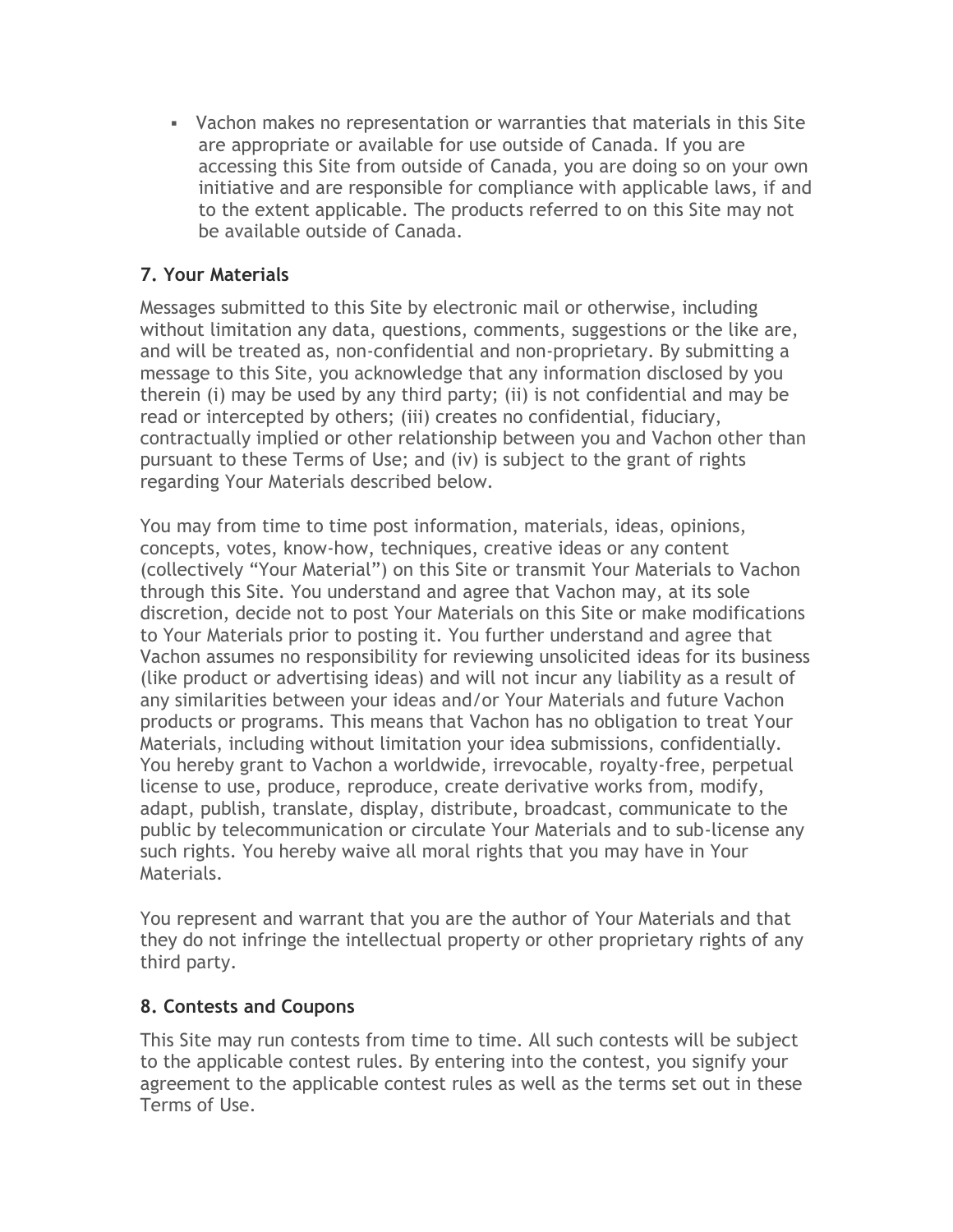All coupons provided on this Site are subject to the terms and conditions applicable to such coupons.

# **9. Intellectual Property**

The materials displayed on or contained within this Site including, without limitation, all software, design, text, photographs, illustrations, games, audio clips, video clips, tools, artwork and other graphic materials, and names, logos, trade-marks and service marks and any other content (collectively the "**Vachon Materials**"), are the property of Vachon and/or its licensors and are protected by copyright, trade-mark and other intellectual property rights and laws. Vachon name, design and related marks are trade-marks of Vachon Bakery Inc. © 2019 Vachon Bakery Inc. All rights reserved.

Vachon hereby grants you a personal, non-exclusive, non-assignable and nontransferable license to use and display the VACHON Materials for noncommercial and personal use only; provided that you maintain all copyright and other notices contained in such VACHON Materials. You agree not to produce, reproduce, modify, publish, create derivative works from, display, perform, translate, distribute, adapt, broadcast, communicate to the public by telecommunication or circulate any VACHON Materials to any third party (including, without limitation, the display and distribution of VACHON Materials via a third party website) without the express prior written consent of Vachon. Unless expressly permitted herein, any use of Vachon Materials is only permitted with the express written permission of Vachon and/or its licensors. You further agree that you will not disassemble, decompile, reverse engineer or otherwise modify the Materials.

# **10. Forward Looking Statements**

This Site may contain forward-looking statements that are based on current expectations, estimates, forecasts and projections about the industries in which Vachon operates and beliefs and assumptions made by the management of Vachon. Such statements include, but are not limited to, statements with respect to Vachon's objectives and goals, as well as statements with respect to Vachon's beliefs, plans, objectives, expectations, anticipations, estimates and intentions. Words such as "expect", "anticipate", "intend", "attempt", "may", "will", "plan", "believe", "seek", "estimate", and variations of such words and similar expressions are intended to identify such forward-looking statements. These statements are not guarantees of future performance and involve assumptions and risks and uncertainties that are difficult to predict.

# **11. Disclaimer of Warranties**

This site, its contents, the Vachon materials, and any products, functionalities and services offered or contained herein are provided on an "as is" basis and on an "as available" basis. Vachon makes no representations, warranties,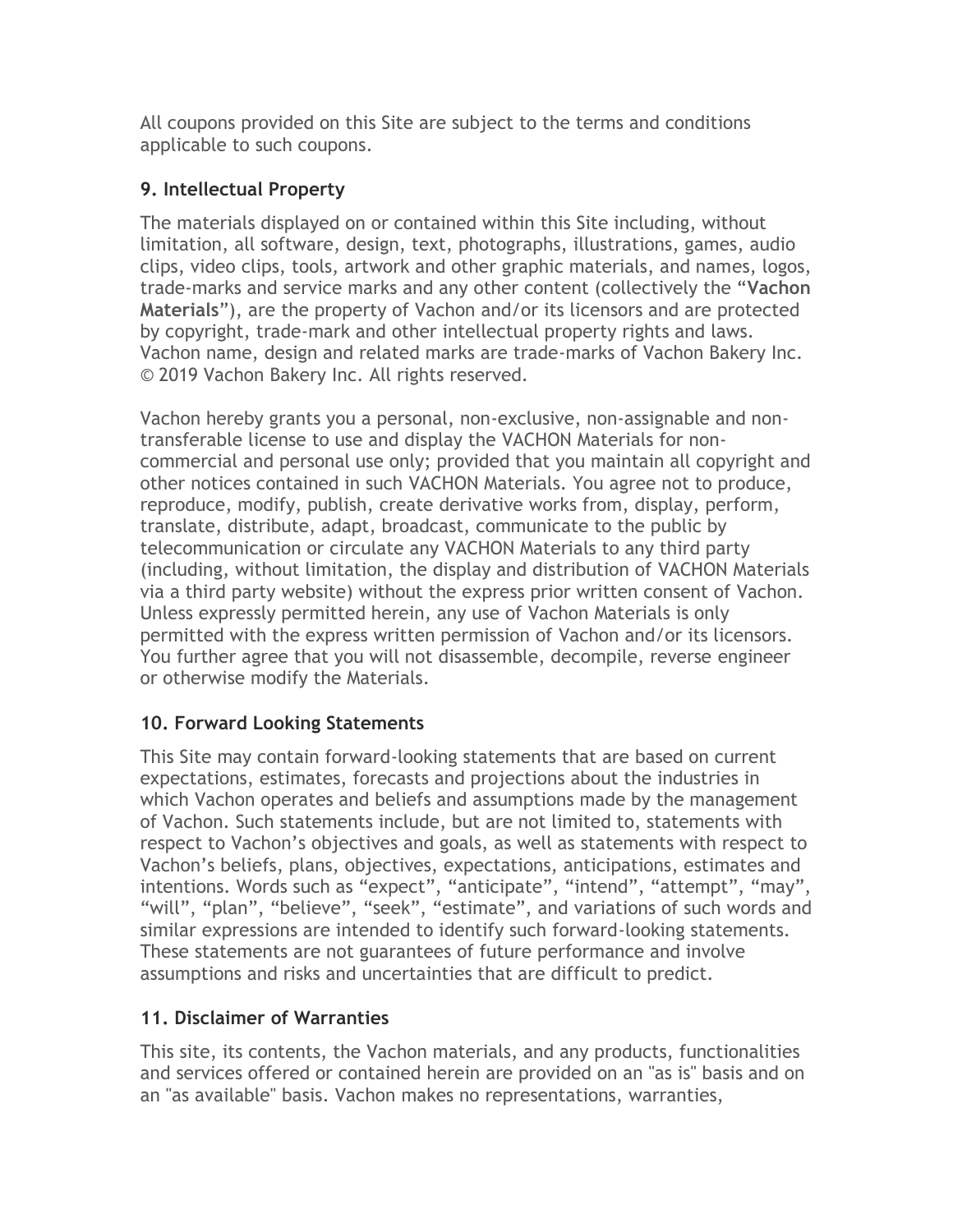guarantees or conditions of any kind, whether express, legal or implied, arising from statute, course of dealing, usage of trade or otherwise, with respect to this site, its contents, the Vachon materials or such links, products, functionalities and services offered or contained herein, and disclaims all such representations, warranties, guarantees and conditions, including without limitation, representations, warranties, guarantees and conditions of merchantable quality, quality or fitness for a particular purpose, noninfringement of third party rights, error-free or uninterrupted service, accuracy, availability, reliability, security, currency and completeness arising from or relating to this site, its content or any links, products, functionalities or services provided through this site. In addition, Vachon does not provide any representation, warranty, guarantee or condition that the information accessible via this site is accurate, complete or current. All representations, warranties, guarantees and conditions are hereby disclaimed to the maximum extent permitted by applicable laws.

You understand and agree that products displayed on this site may not reflect actual packaging.

# **12. Limitation of Liability**

In no event shall Vachon and its affiliates and any of their respective directors, officers, employees, agents, mandataries or other representatives be liable for any direct, indirect, special, incidental, consequential, punitive or aggravated damages (including without limitation damages for loss of data, goodwill, income or profit, loss of or damage to property and third party claims) or any other damages of any kind, arising out of or in connection with: this site; any Vachon materials, information, qualification and recommendations appearing on this site; any links, products, functionalities or services offered through, contained in or advertised on this site; your account and password; failure of performance, error, omission, interruption, defect, delay in operation, computer virus, communication line failure, theft, destruction or unauthorized access to, or alteration of, or inability to use this site whether or not arising from breach of contract, tort, civil liability or otherwise and even if Vachon has been advised of the possibility of such damages. This exclusion of liability shall apply to the fullest extent permitted by law.

You acknowledge that you will be fully liable for all damages resulting directly or indirectly from your use of this site and your materials. Vachon shall not be responsible for your materials or the materials of any other users submitted to this site.

## **13. Indemnification**

You agree to indemnify and hold harmless Vachon and its affiliates and their respective directors, officers, employees, agents, mandataries or other representatives from and against all claims, liability and expenses, including